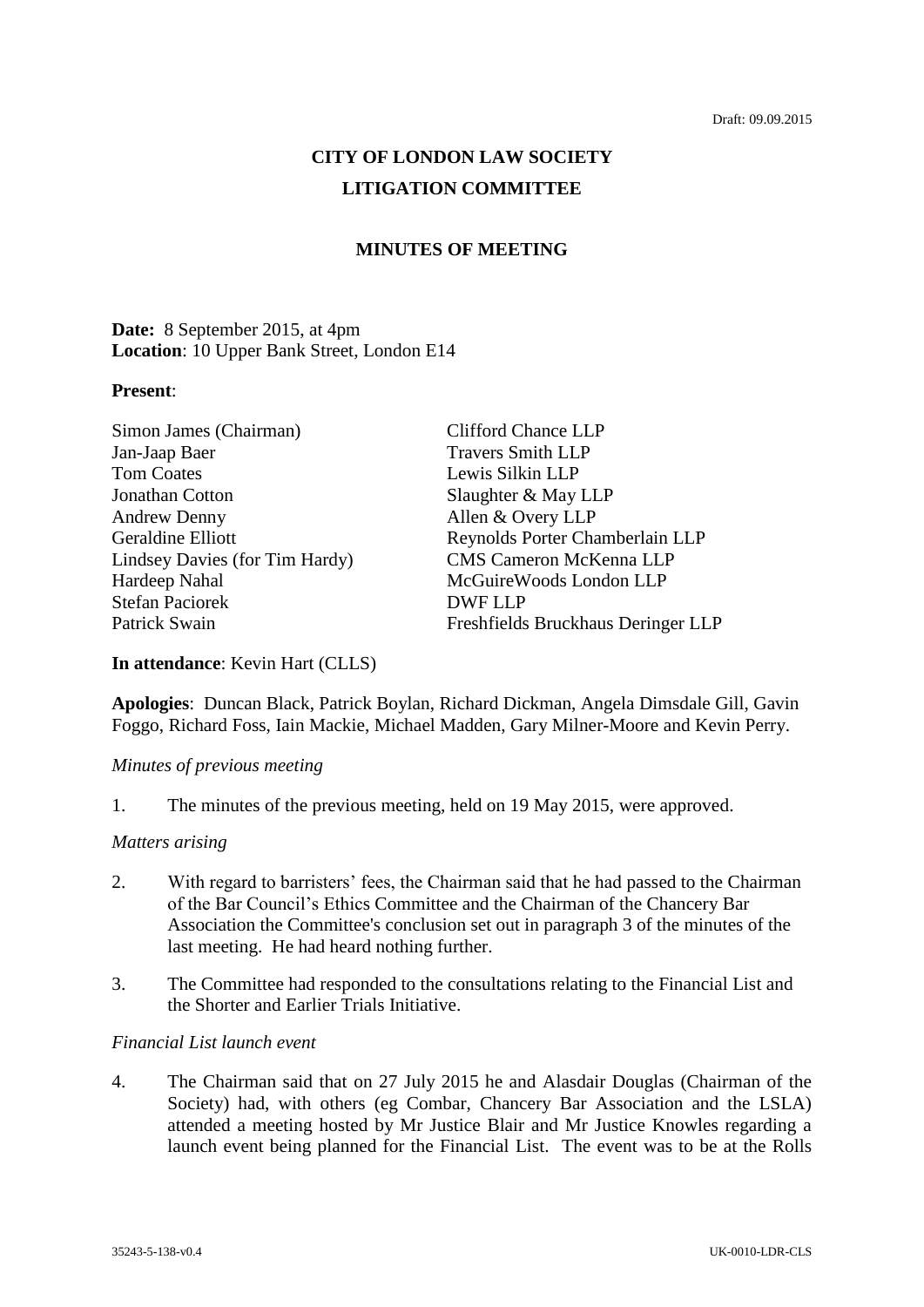Building on 20 October 2015, and would be addressed by the Lord Chief Justice and, perhaps, others.

5. The meeting had discussed possible invitees, Governmental involvement, the press and other issues. The Society had, however, heard nothing further about the proposed event since the meeting. The Chairman commented that the meeting had illustrated that at least some members of the judiciary acknowledged that they had a significant role in promoting the English courts internationally.

# *Court fees*

- 6. The Committee considered the Ministry of Justice's Consultation Paper dated July 2015 entitled *Court and Tribunal Fees*, which proposed (amongst other matters) raising maximum court issue fees to at least £20,000. The Paper also raised the possibility of removing the cap on fees altogether with the result that fees would be 5% of the sum claimed.
- 7. The Committee decided to respond to the Paper, adopting the same general approach as it had to previous consultation papers proposing increases in court fees, ie that the Committee saw no need for any increase in fees since the civil courts are already selffinancing (indeed, they now generate a surplus).
- 8. Points made regarding the paper included:
	- (a) If a claimant was unable to specify the amount of a claim, the claimant paid the maximum fee regardless of the value at stake.
	- (b) Increasing issue fees resulted in greater front-loading of costs, which might in some circumstances act as a disincentive to settlement.
	- (c) Greater front-loading of costs moved further away from the idea of paying for the service received. Fees in arbitrations were invariably tied to the work that arbitrators had actually done.
	- (d) The Financial List is to have a lower value limit of  $£50$  million for certain claims, which at 5% would generate a fee of £2.5 million. A fee at that level would inevitably discourage use of the List.
	- (e) The Consultation Paper argued that there was no evidence that increases in fees would undermine London's position as an international centre for dispute resolution. However, there could be no evidence of this until increased fees were introduced but, if increased fees did then undermine London's position, the damage would already have been done.
	- (f) The Ministry's repeated proposals for increased fees had gone beyond the thin end of the wedge.
	- (g) The Ministry's proposals to close numerous courts (see below) would produce savings that might render further fee increases unnecessary.

# *Judicial review*

9. The Committee considered the Ministry of Justice's Consultation Paper entitled *Reform of Judicial Review - Proposals for the provision and use of financial*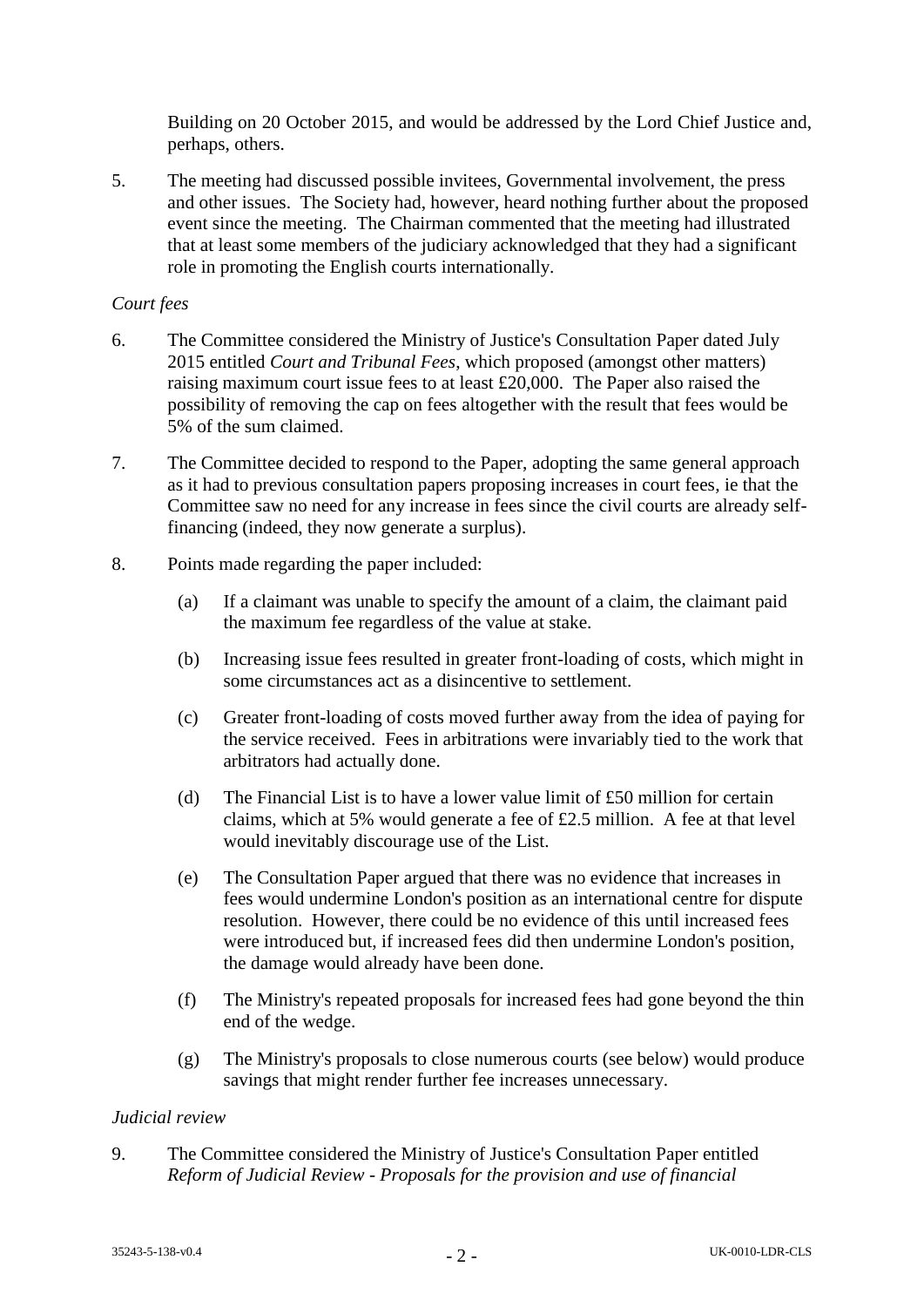*information* dated July 2015. This Paper contained proposals to implement sections 85 to 89 of the Criminal Justice and Courts Act 2015 regarding financial information to be provided by applicants for judicial review.

- 10. The Committee was concerned about the Government's general hostility to judicial review, which was a vital safeguard for the rule of law. However, the Committee also accepted that some commercial parties caught up in a judicial review might be interested to receive information about how the judicial review was being funded; similarly, commercial enterprises that did not themselves wish to bring judicial review proceedings but were prepared to fund others to do so might be concerned to maintain anonymity.
- 11. The Committee would consider further whether to respond to the Consultation Paper

# *Closure of courts*

12. The Committee noted the Ministry of Justice's Consultation Paper entitled *Proposals on the provision of court and tribunal estate in England and Wales* dated 16 July 2015, which proposed the widespread closure of court buildings. The Committee decided not to respond to the Paper.

# *Damages-Based Agreements*

- 13. Hardeep Nahal reported that he had served on a Working Group of the Civil Justice Council that had considered draft new regulations proposed by the Ministry of Justice for damages-based agreements. The Group had considered technical issues arising in relation to the proposed regulations, and had issued a report in August 2015 (*The Damages-Based Agreements Reform Project - Drafting and Policy Issues*).
- 14. The Group had also gone on to consider some policy issues in relation to DBAs, including in particular whether hybrid DBAs should be permitted. The Ministry of Justice was currently opposed to hybrid DBAs. The Working Group consisted of a wide-range of interest groups, including personal injury and commercial litigators, which made reaching agreement difficult. As a result, the Report (at chapter 21) noted that some members of the Group considered that the case for hybrid DBAs "had not been proven". The Report went on to observe that whether to allow hybrid DBAs was a policy decision for the Government, and encouraged the Government to evaluate the arguments in favour of hybrid DBAs. The Report had noted, for example, that Lord Justice Jackson was in favour of hybrid DBAS and that the Government appeared to have no objection to the schemes put forward by third party funders that were intended to get round the inability of lawyers to offer their clients hybrid DBAs.
- 15. The Committee decided to write to the Ministry of Justice expressing its support for the introduction of hybrid DBAs. Points made included the desirability of promoting flexible fee arrangements in order enhance the attractiveness of the London legal market, and the possibility of a ratchet on the cap on DBAs (ie that if a lawyer was receiving some fees as the case went along, the cap on the proportion of damages the lawyer could receive would be reduced below 50%).

# *Any other business*

16. Kevin Hart reported that the Society used Project Associates as a communications consultancy in order to assist the Society in securing publicity for its work. If the